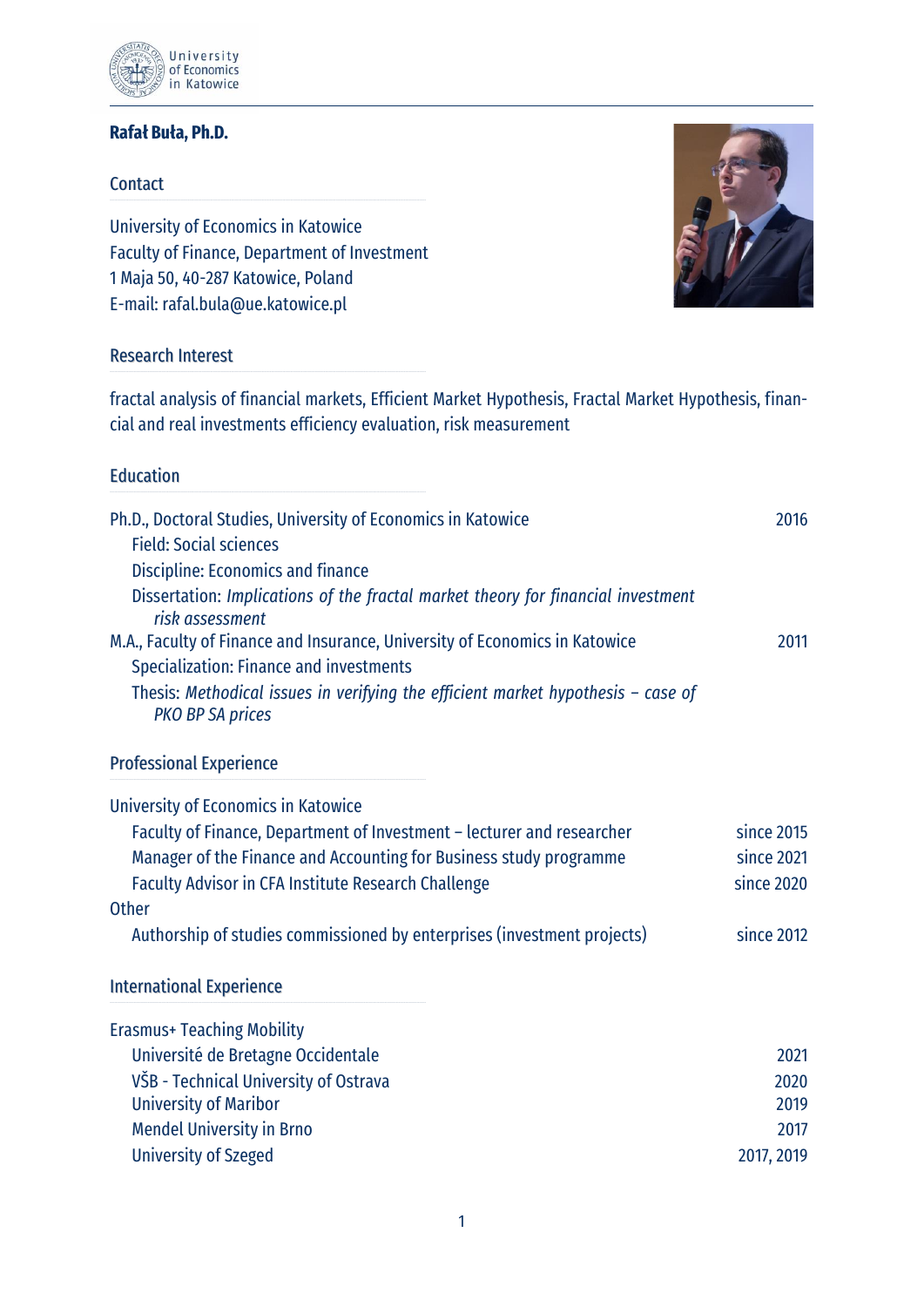

# Projects

| Internationalisation, initiatives to establish a new source of researchers and<br>graduates and development of knowledge and technological transfer as instru-<br>ments of intelligent specialisations at Széchenyi István University, EFOP-3.6.1-<br>16-2016-00017           | 2019      |
|-------------------------------------------------------------------------------------------------------------------------------------------------------------------------------------------------------------------------------------------------------------------------------|-----------|
| <b>Seminars</b>                                                                                                                                                                                                                                                               |           |
| Theory and Practice of Financial Markets, Investment Assessment of Commercial<br>and Infrastructural Projects - seminar for researchers and representatives of<br>National Bank of the Republic of Belarus and commercial banks, Palessie State<br><b>University in Pinsk</b> | 2020      |
| <b>Research Projects</b>                                                                                                                                                                                                                                                      |           |
| <b>Funding from Polish National Science Centre</b><br>Identification, implementation, and evaluation of adjustments in the methodol-<br>ogy of estimating the fractal dimension of financial time series based on the<br>variation method (main researcher)                   | 2020      |
| <b>Funding from Polish Ministry of Science and Higher Education</b>                                                                                                                                                                                                           |           |
| Fractal portfolio (main researcher)                                                                                                                                                                                                                                           | 2021      |
| Efficiency of investing in socially responsible enterprises (main researcher)                                                                                                                                                                                                 | 2020      |
| Influence of fractal dimension on investment efficiency - comparative analysis<br>(main researcher)                                                                                                                                                                           | 2019      |
| Sustainable investments (research team member)                                                                                                                                                                                                                                | 2018-2020 |
| Fractal dimension vs. classical risk measures (main researcher)                                                                                                                                                                                                               | 2017      |
| Problems of estimating fractal dimension in investment risk quantification<br>(main researcher)                                                                                                                                                                               | 2016      |
| <b>Honours and Awards</b>                                                                                                                                                                                                                                                     |           |
| Winner of the Competition for the Best Ph.D. Dissertation devoted to Financial Mar-<br>kets Defended in 2016 (The Polish Financial Supervision Authority)                                                                                                                     | 2017      |

| kets Defended in 2016 (The Polish Financial Supervision Authority)               |      |
|----------------------------------------------------------------------------------|------|
| Winner of the Competition for the Best Ph.D. Dissertation Defended in 2016 - Fi- | 2017 |
| nance (International Consortium PROGRES 3)                                       |      |
| Rector's Individual Award for the Ph.D. dissertation                             | 2017 |
| World Silver Medallion and Country Gold Medallion for Pearson LCCI Certificate   | 2017 |
| Level 3 English for Business - Pass with Distinction, CEF C1                     |      |
| Award for the paper Agricultural commodities prices fluctuations from a fractal  | 2015 |
| point of view (conference Wyzwania współczesnej gospodarki w perspektywie        |      |
| badań młodych naukowców, Faculty of Economics, Warsaw University of Life         |      |
| Sciences)                                                                        |      |
| Scholarship of the National Bank of Poland Fund for Ph.D. students               | 2013 |
| M.A. graduation – best student at Faculty of Finance and Insurance               | 2011 |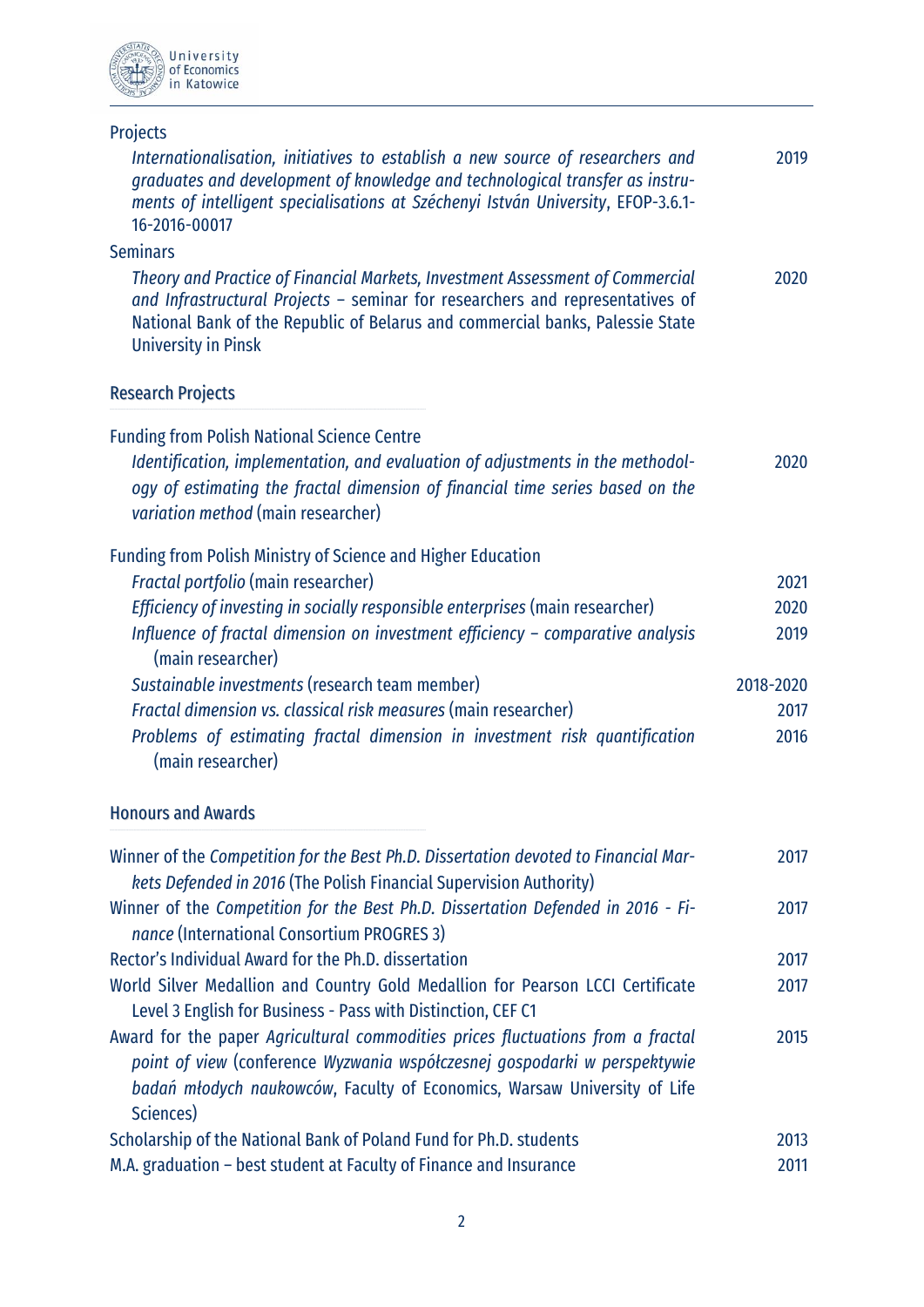

| Laureate of the Grasz o staż competition<br>Winner of the Experience PwC competition<br>Award of the Director of National School of Public Administration - Competition for<br><b>Case Studies in Economics</b>                                                                          | 2011<br>2010<br>2009 |  |
|------------------------------------------------------------------------------------------------------------------------------------------------------------------------------------------------------------------------------------------------------------------------------------------|----------------------|--|
| <b>Teaching</b>                                                                                                                                                                                                                                                                          |                      |  |
| Bachelor, master and postgraduate studies (Polish and English programmes): courses devoted to<br>problems connected with risk measurement, portfolio management, financial mathematics, in-<br>vestment efficiency appraisal, investment models and strategies, valuation of enterprises |                      |  |
| <b>Student Supervision</b>                                                                                                                                                                                                                                                               |                      |  |
| Bachelor and master theses (in Polish and in English)                                                                                                                                                                                                                                    | since 2017           |  |
| <b>Organisational Activities</b>                                                                                                                                                                                                                                                         |                      |  |
| Vice-chair of Organizing Committee for International Scientific Conference Sustain-<br>able Finance and Investment at University of Economics in Katowice                                                                                                                                | 2018                 |  |
| <b>Membership in Organisations</b>                                                                                                                                                                                                                                                       |                      |  |
| <b>Polish Economic Society</b>                                                                                                                                                                                                                                                           | since 2015           |  |
| <b>Main Publications</b>                                                                                                                                                                                                                                                                 |                      |  |
| M. Foltyn-Zarychta, R. Buła, K. Pera: Discounting for Energy Transition Policies-Estimation of the<br>Social Discount Rate for Poland. "Energies" 2021, 14(3), 741, doi.org/10.3390/en14030741.                                                                                          |                      |  |

- R. Buła: [Transition matrix and stochastic kernel for repeatability assessment of performance of](http://jssidoi.org/jesi/uploads/articles/30/Bula_Transition_matrix_and_stochastic_kernel_for_repeatability_assessment_of_performance_of_Polish_open_pension_funds.pdf)  [Polish open pension funds](http://jssidoi.org/jesi/uploads/articles/30/Bula_Transition_matrix_and_stochastic_kernel_for_repeatability_assessment_of_performance_of_Polish_open_pension_funds.pdf). "Entrepreneurship and Sustainability Issues" 2020, 8(2), 60, doi.org/10.9770/jesi.2020.8.2(60).
- R. Buła: [Implikacje teorii rynku fraktalnego dla oceny ryzyka inwestycji finansowych](https://www.researchgate.net/profile/Rafal_Bula/publication/334591500_IMPLIKACJE_TEORII_RYNKU_FRAKTALNEGO_DLA_OCENY_RYZYKA_INWESTYCJI_FINANSOWYCH/links/5d33204f299bf1995b39e9bc/IMPLIKACJE-TEORII-RYNKU-FRAKTALNEGO-DLA-OCENY-RYZYKA-INWESTYCJI-FINANSOWYCH.pdf) [*Implications of the fractal market theory for financial investment risk assessment*]. Urząd Komisji Nadzoru Finansowego, Warszawa 2019, doi.org/10.5281/zenodo.4532619.
- R. Buła: [Analiza wymiaru fraktalnego spółek notowanych na Giełdzie Papierów Wartościowyc](https://www.researchgate.net/profile/Rafal_Bula/publication/321747734_ANALIZA_WYMIARU_FRAKTALNEGO_SPOLEK_NOTOWANYCH_NA_GIELDZIE_PAPIEROW_WARTOSCIOWYCH_W_WARSZAWIE_-_ASPEKTY_METODYCZNE/links/5a2f931f4585155b617a4cca/ANALIZA-WYMIARU-FRAKTALNEGO-SPOLEK-NOTOWA)h w Warszawie - [aspekty metodyczne](https://www.researchgate.net/profile/Rafal_Bula/publication/321747734_ANALIZA_WYMIARU_FRAKTALNEGO_SPOLEK_NOTOWANYCH_NA_GIELDZIE_PAPIEROW_WARTOSCIOWYCH_W_WARSZAWIE_-_ASPEKTY_METODYCZNE/links/5a2f931f4585155b617a4cca/ANALIZA-WYMIARU-FRAKTALNEGO-SPOLEK-NOTOWA) [*Analysis of fractal dimension of shares traded at the Warsaw Stock Exchange – methodical issues*]. "Nauki o Finansach", nr 1/2017, doi.org/10.15611/nof.2017.1.01.
- R. Buła, K. Pera: Применение концепции [фрактальной](https://www.researchgate.net/profile/Rafal_Bula/publication/307907532_PRIMENENIE_KONCEPCII_FRAKTALNOJ_RAZMERNOSTI_DLA_OCENKI_INVESTICIONNOGO_RISKA_NA_FINANSOVYH_RYNKAH/links/57d1617c08ae601b39a1c671/PRIMENENIE-KONCEPCII-FRAKTALNOJ-RAZMERNOSTI-DLA-OCENKI-IN) размерности для оценки инвестициционного риска на [финансовых](https://www.researchgate.net/profile/Rafal_Bula/publication/307907532_PRIMENENIE_KONCEPCII_FRAKTALNOJ_RAZMERNOSTI_DLA_OCENKI_INVESTICIONNOGO_RISKA_NA_FINANSOVYH_RYNKAH/links/57d1617c08ae601b39a1c671/PRIMENENIE-KONCEPCII-FRAKTALNOJ-RAZMERNOSTI-DLA-OCENKI-IN) рынках [*Idea of fractal dimension analysis in investment risk assessment in financial markets*]. [In:] В. В. Иванов, Д. Н. Колесов, Д. А. Львова, А. Н. Лякин (eds.):